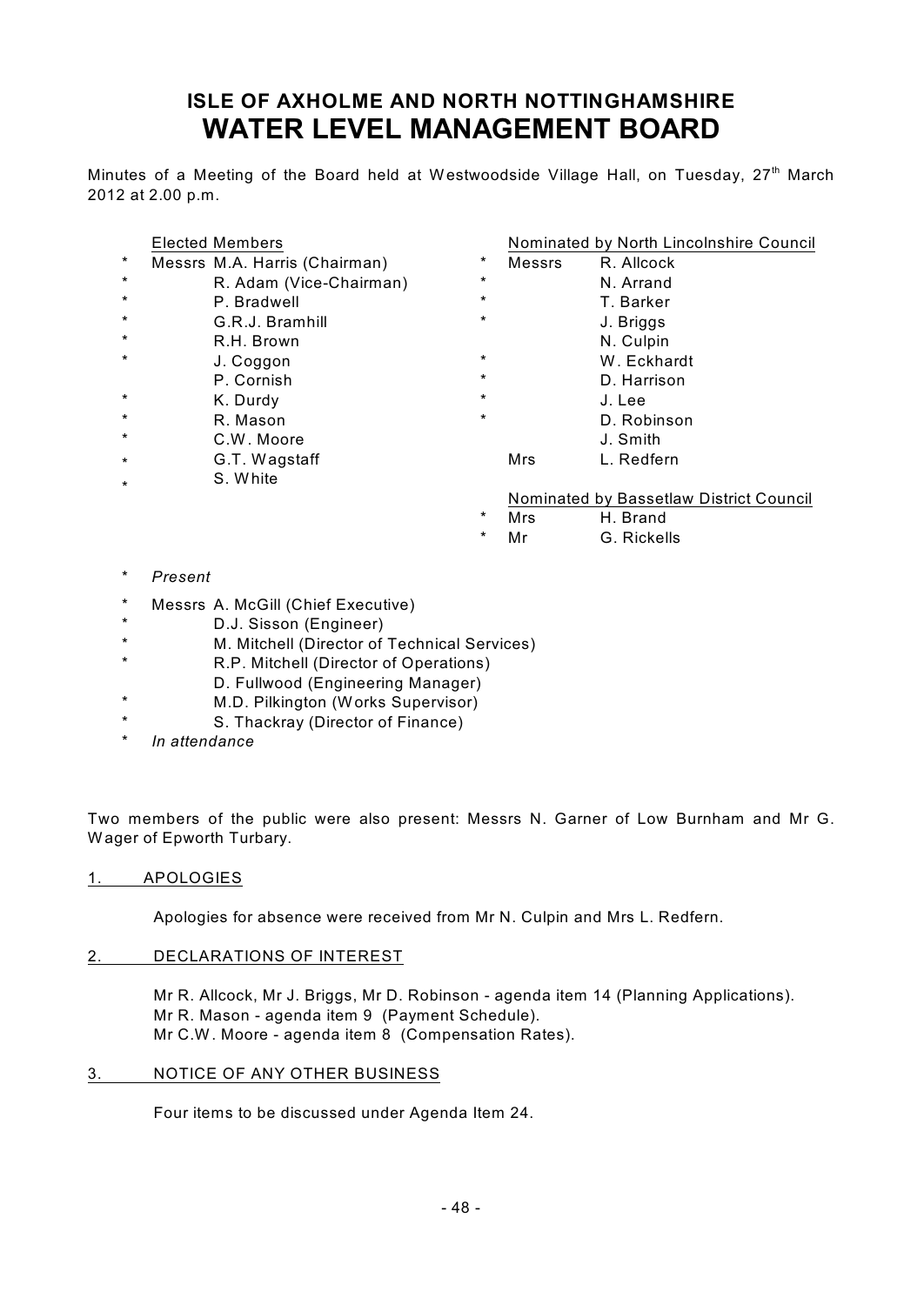#### 4. BOARD MINUTES (Pages 40 to 47)

#### RESOLVED

That the minutes of the meeting of the Board held on  $24<sup>th</sup>$  January 2012 be confirmed as a correct record subject to 'jetting works' being replaced by 'cleaning out' in Minute 12, Page 42 - Operations Report.

#### 5. MATTERS ARISING

Mr P. Bradwell enquired as to the position with the flushing of Adlingfleet outfall and the designated SSSI. The Engineer reported that the Environment Agency had been approached to set up a site meeting but no confirmed date had been set yet.

Mr G.R.J. Bramhill enquired as to whether East Riding of Yorkshire Council was still entitled to representation on the Board as it is not represented at the moment.

#### RESOLVED

That the Chief Executive enquire about representation from East Riding of Yorkshire Council.

#### 6. FINANCE COMMITTEE MINUTES

The Chief Executive presented the attached minutes of the Finance Committee meeting held on  $8<sup>th</sup>$  March 2012.

Regarding Item 9 (Incident on  $23<sup>rd</sup>$  February 2012) the Chief Executive was pleased to report Mr I. Bywater was making progress and recovering well.

#### RESOLVED

That the minutes of the meeting of the Finance Committee held on  $8<sup>th</sup>$ March 2012 and the resolutions made be approved.

#### 7. PLANT AND COMPENSATION COMMITTEE MINUTES

The Chief Executive presented the attached minutes of the Plant and Compensation Committee meeting held on  $8<sup>th</sup>$  March 2012.

## RESOLVED

That the minutes of the meeting of the Plant and Compensation Committee held on  $8<sup>th</sup>$  March 2012 and the resolutions made be approved.

#### 8. COMPENSATION RATES

The Director of Operations outlined the details of the recommended compensation rates payable as per the attached paper. The recommended increase from £5,000 per acre to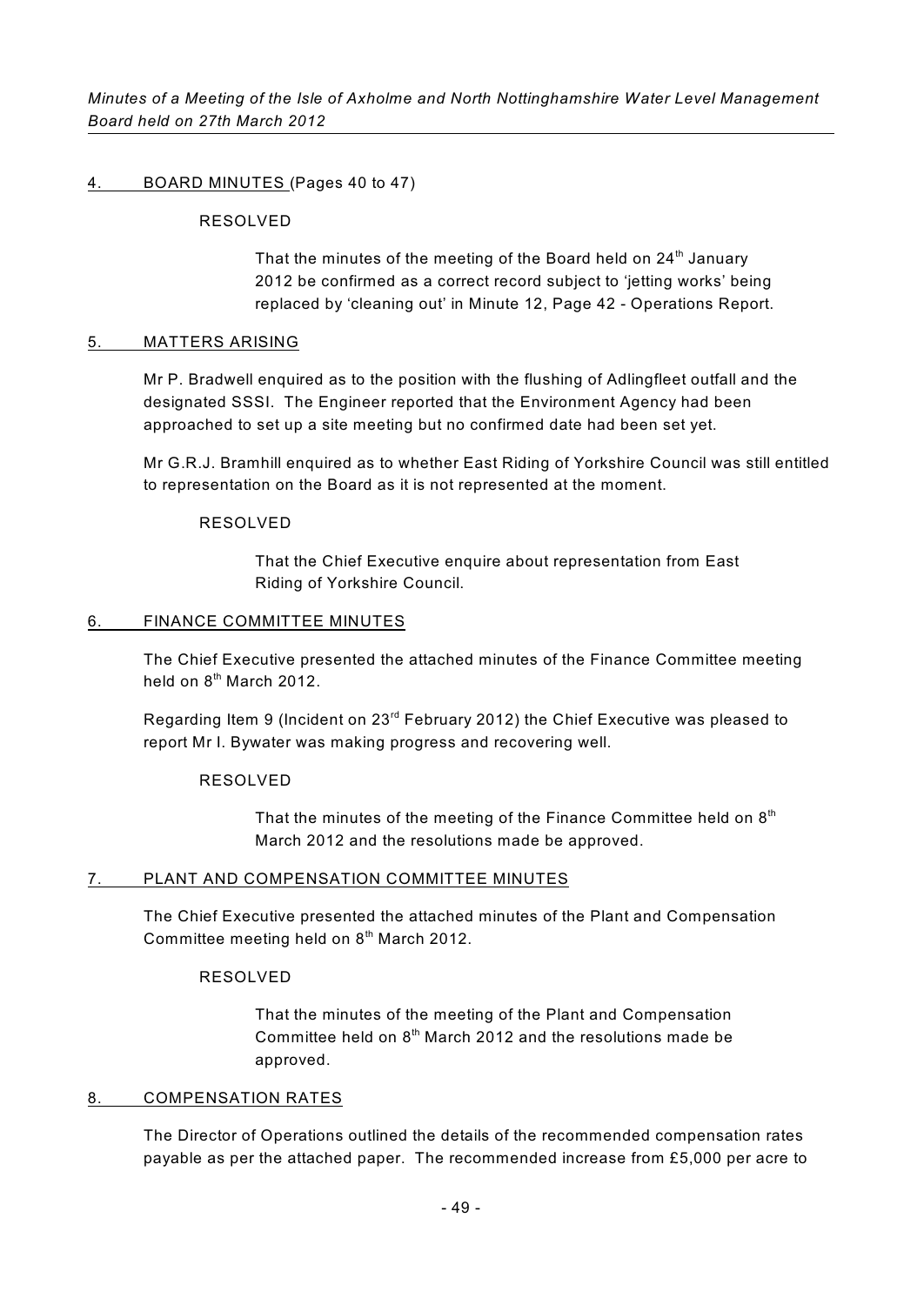£6,100 per acre for permanent loss of use of land would incur an extra cost to the Board of approximately £2,000 per annum based on the current works programme.

It was proposed by Mr J. Briggs and seconded by Mr S. White that the attached rates be approved.

#### RESOLVED

That the rates of compensation for 2012 be approved as detailed.

#### 9. PAYMENT SCHEDULE

The Director of Finance presented the attached schedule detailing payments made since the last Board meeting totalling £64,511.85.

Mr G. Rickells raised the issue of low-loader costs and the possibility of having the Board purchasing a trailer similar to that used by the Laneham IDB. The Director of Operations explained weight and tachograph issues but re-assured the Board members that all cost saving measures regarding vehicle transportation were constantly reviewed.

#### RESOLVED

That the payments detailed on the attached schedule be approved.

## 10. DRAINAGE RATES AND SPECIAL LEVIES

#### 10:1 Rate Collection

The Chief Executive reported that the drainage rates and special levies outstanding at  $5<sup>th</sup>$  March 2012 totalled £7,378.35; slightly more than the previous year.

#### RECEIVED

#### 10:2 Write-Offs

The Chief Executive also asked the Board to consider the write-off of uncollectable rates totalling £1,080.11 which has been identified during the amalgamation of all the Board's rating systems.

It was proposed by Mr R. Mason and seconded Mr P. Bradwell that these rates be written off.

## RESOLVED

That uncollectable rates totalling £1,080.11 be written-off.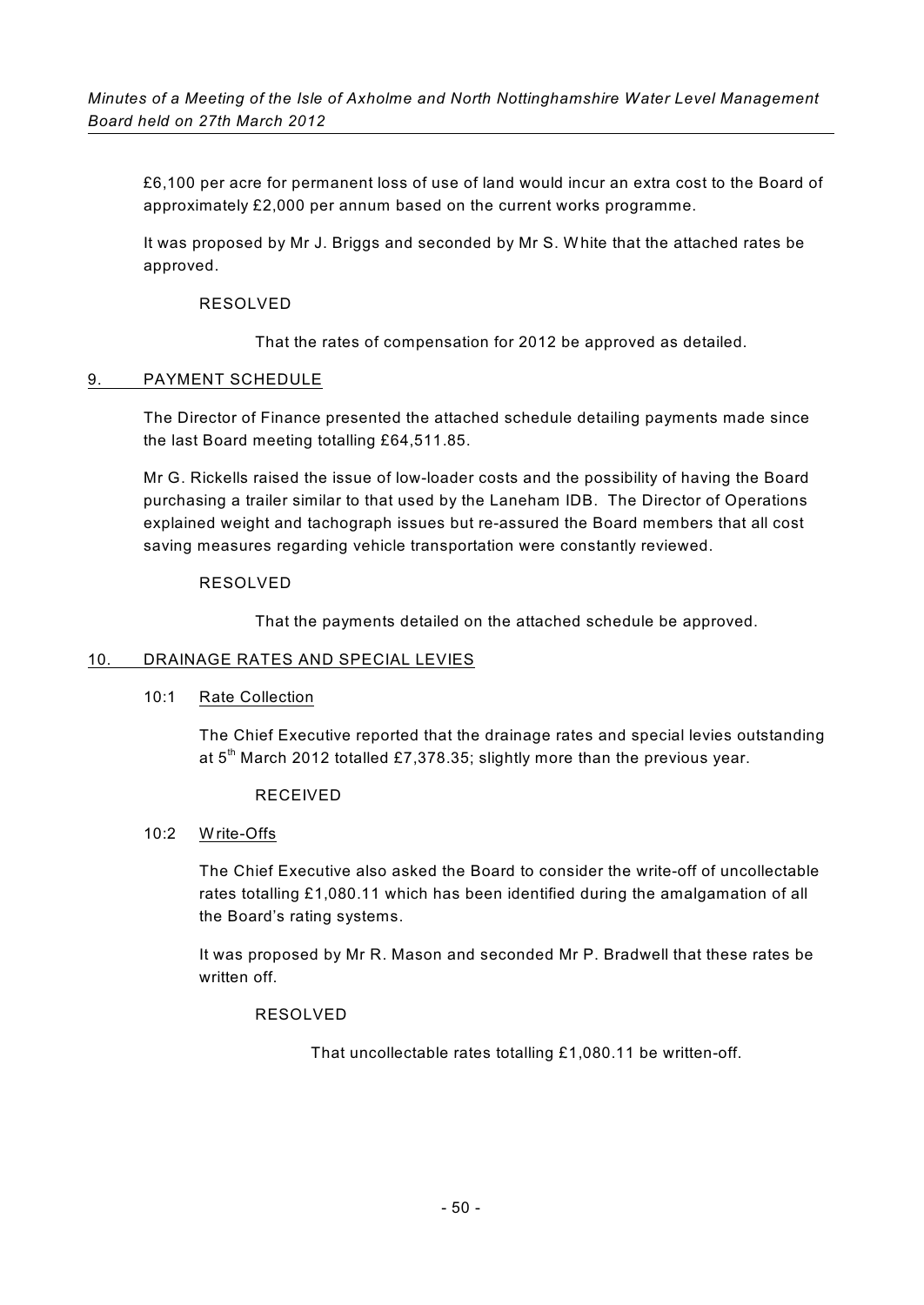## 11. FINANCE

The Director of Finance presented the attached report showing the accounts for the year to date, the full year forecast, cash balances and borrowings at  $16<sup>th</sup>$  March 2012 and the revised Financial Regulations.

Item 3:1 Investment of Balances – The Director of Finance advised the Board that other banks were being sought for investment purposes to ensure that no more than £250,000 was held with any single financial institution. The Nat West Bank and Nationwide were being considered.

Item 3:2 External Borrowing – The Director of Finance advised the Board that the loan repayments on the Volvo Excavator would finish in June 2012.

Item 4 Financial Regulations – The Director of Finance outlined the proposed revised Financial Regulations as per the attached document.

Mr S. White enquired about the use of Board credit cards. The Director of Finance reported that the use of credit cards was very low level; they were only used if other methods of payment were impractical.

It was proposed by Mr R.H. Brown and seconded by Mr W. Eckhardt that the Financial Regulations be adopted.

## RESOLVED

- (a) That the Board's financial position be noted.
- (b) That the attached Financial Regulations be adopted by the Board.

## 12. OPERATIONS REPORT

The Works Supervisor presented the attached report, further commenting on item 2:2:2 (the replacement culvert on Parochial Drain, West Butterwick) would be partially re-charged to the land owner.

It was noted that work on Doncaster Dyke at Haxey had been completed with the installation of a new culvert.

The Works Supervisor reported that Tom Tom recording devices were being installed in excavators and tractors the following week. The tracker had been removed from the Toyota and re-fitted to the new Isuzu.

## RECEIVED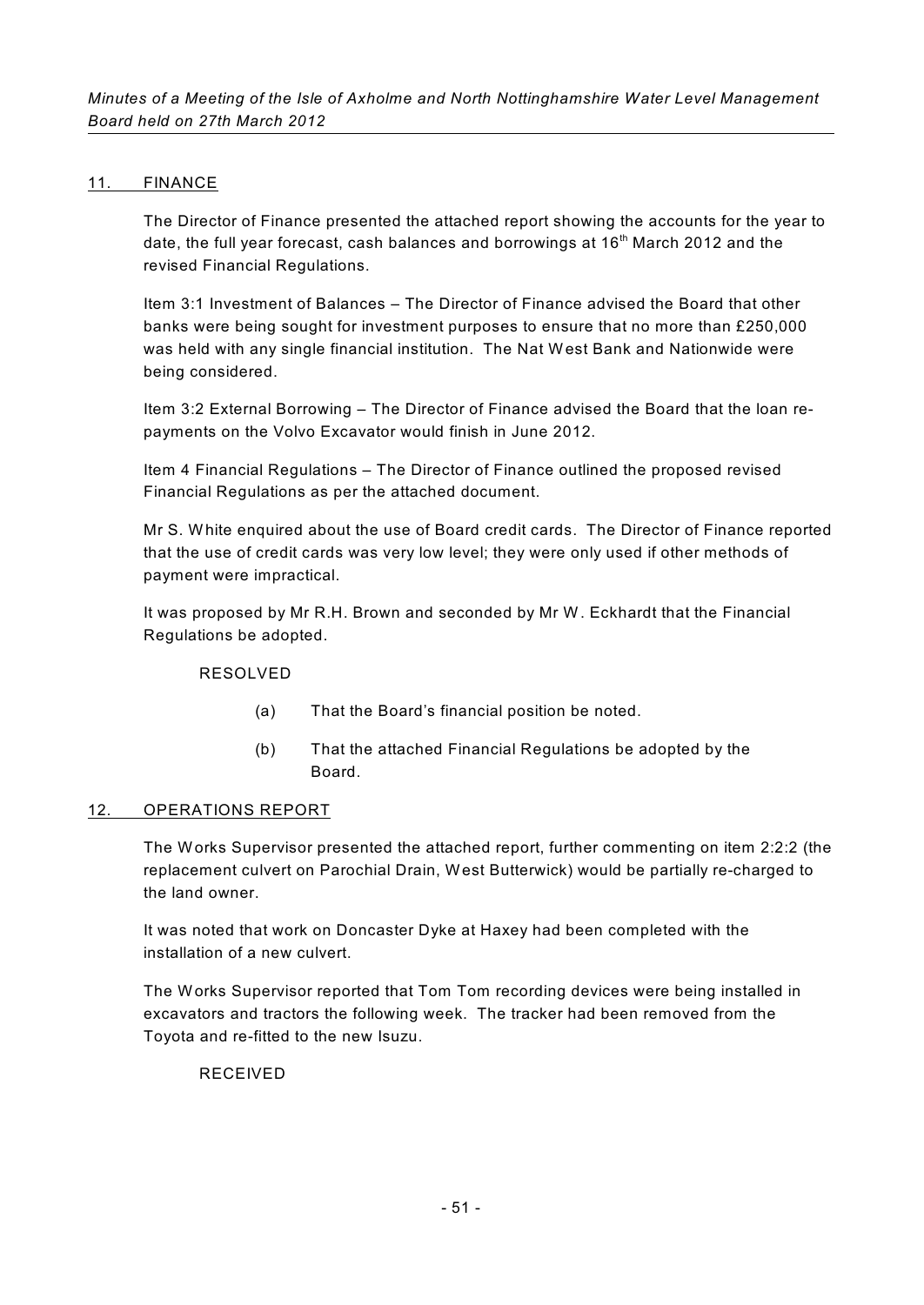# 13. REVIEW OF POLICIES AND PROCEDURES FOR PLANNING/BYELAW AND ENFORCEMENT ISSUES

The Engineer presented the attached document for consideration and approval.

Mr D. Harrison pointed out that on the attached Advice Note AN05: Service Crossings, page 78 stated 8.0 m clearance and Appendix B showed 9.0 m clearance. The Engineer confirmed that the figure in the text would be amended to read 9.0 m as shown in the drawing.

It was proposed by Mr R. Allcock and seconded Mr G.R.J. Bramhill that the Planning and Byelaw Policy and associated documents be adopted subject to the above amendment.

## RESOLVED

That the attached Planning and Byelaw Policy and the six Advice Notes be adopted by the Board.

#### 14. PLANNING APPLICATIONS

Seven planning applications had been received since the last meeting and appropriate observations had been made by officers under delegated authority. No objections had been made.

RECEIVED

## 15. SECTION 23 APPLICATIONS/CONSENTS

15:1 The Engineer reported there had been no applications since the last meeting.

## 15:2 Application to fill a private watercourse adjacent to The Pines, 40 Doncaster Road, Westwoodside – XXXX

The Engineer gave an up-date on the progress made with this situation. The Board's officers and North Lincolnshire Council had conducted site investigations which showed there was a continual steady flow in the watercourse even in the current dry conditions. The source of the water had not yet been identified but may be underlying seepage or spring fed.

Culverting of the watercourse would be possible but a further assessment would be required to determine the specification and size of pipe.

The Engineer confirmed that any works would be overseen by the Board's officers.

#### RECEIVED

## 16. BYELAW APPLICATIONS / CONTRAVENTIONS / ENFORCEMENT

The Board's Engineer reported there had been no applications since the last meeting.

RECEIVED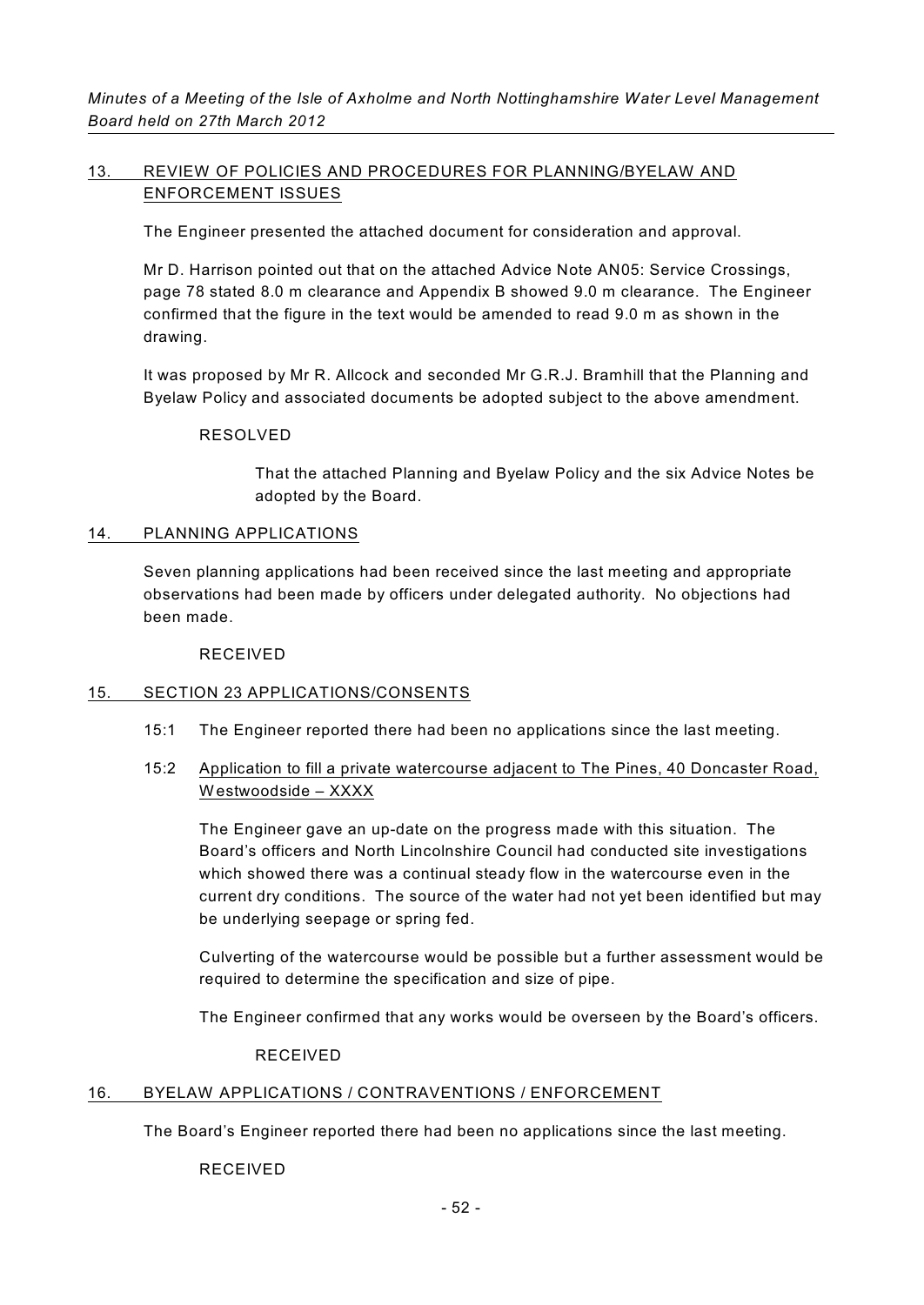## 17. CAPITAL WORKS PROGRAMME

The Engineer presented the attached report.

# 17:1 Telemetry System

The Director of Technical Services and the Works Supervisor had visited Witham Fourth District Internal Drainage Board to view the Controlstar Systems and were satisfied that the system was of high quality and would meet the Board's requirements.

The Engineer recommended that the Controlstar Telemetry System, at a cost of £139,160.00, be set up and commence as soon as possible. This was proposed by Mr C.W. Moore and seconded Mr J. Coggon.

# RESOLVED

That the Board accept Alternative Tender 2 submitted by Controlstar Systems in the sum of £139,160.00 for the supply and installation of a telemetry system.

# 17:2 Eastoft Boundary Drain Improvements

The Engineer confirmed that spoil heaps would be spread after harvest later this year.

## RECEIVED

# 17:3 Boltgate Highway Safety Scheme

The Engineer reported that this scheme was progressing. The Railway Drain had been widened and work to replace the brick arch culvert would continue after Easter once the pipes were delivered.

## RECEIVED

## 17:4 Epworth Turbary Water Level Management Plan

The Director of Technical Services reported that a number of options were considered and a presentation was given to the meeting. The plan "Epworth Turbary - prepared February 2012" was considered. The Scheme philosophy dictated that works would deliver significant benefits to the Turbary without detriment to the surrounding land. The Chairman reminded the Board that the Scheme would receive 100% grant funding.

The Engineer reported that this option had not yet been discussed with any other relevant parties but he requested approval in principle to move this option forward.

Mr R. Adam asked if this item would come back to the Board for further discussion. The Engineer advised that members would be kept fully up-dated on progress with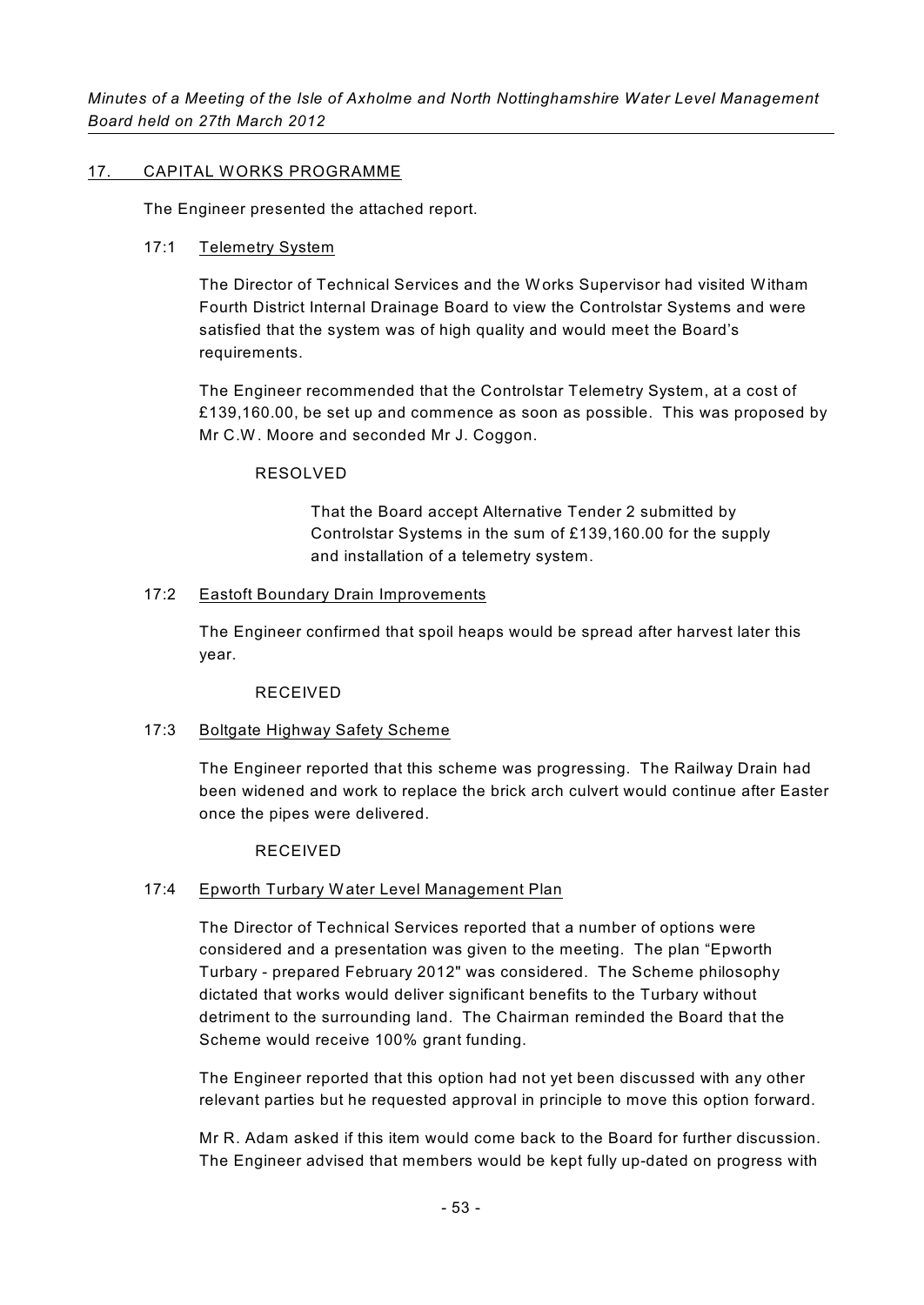development of the option and outcomes of consultation process. Approval of the Board would be required before the finalised scheme proceeded.

## RESOLVED

That this option be further developed and then taken forward for consultation.

## 17:5 Crowle Catchment Scheme and Paupers Pumping Station

The Engineer presented the attached report for consideration and approval. A number of options had been discussed and the Engineer recommended Option B to up-rate Paupers Pumping Station to a capacity of 6000 l/s at a cost of £1,069,875.

The Engineer also reminded members that grant aid was potentially available and would be applied for within the next two months. The outcome would not, however, be known until February 2013.

Mr J. Briggs thanked officers for the comprehensive report and proposed approval of Option B. This was seconded by Mr R. Allcock.

# RESOLVED

.

That the Board proceed with Option B at a cost of £1,069,875

# 18. REQUEST FOR THE BOARD TO ADOPT PRIVATE WATERCOURSE

The Engineer reported that a request had been received for the Board to adopt the section of private watercourse shown in green on the attached plan in the parishes of Clarborough and Welham.

It was noted that the applicant did not have control of the watercourse to its outfall and was therefore unable to improve the flow.

The following options were available.

Option 1 - Under Section 25, the Board could enforce reinstatement of the watercourse by the relevant land owners.

Option 2 - The Board could adopt this section of watercourse and take over future maintenance.

The Engineer pointed out that the watercourse did not fully meet the criteria for adoption and there would be significant cost implications to reinstating it. Alternatively, the section of watercourse could be adopted once it had been brought up to a satisfactory standard.

Option 3 - This case could be taken to the Land Tribunal by the applicant for a decision.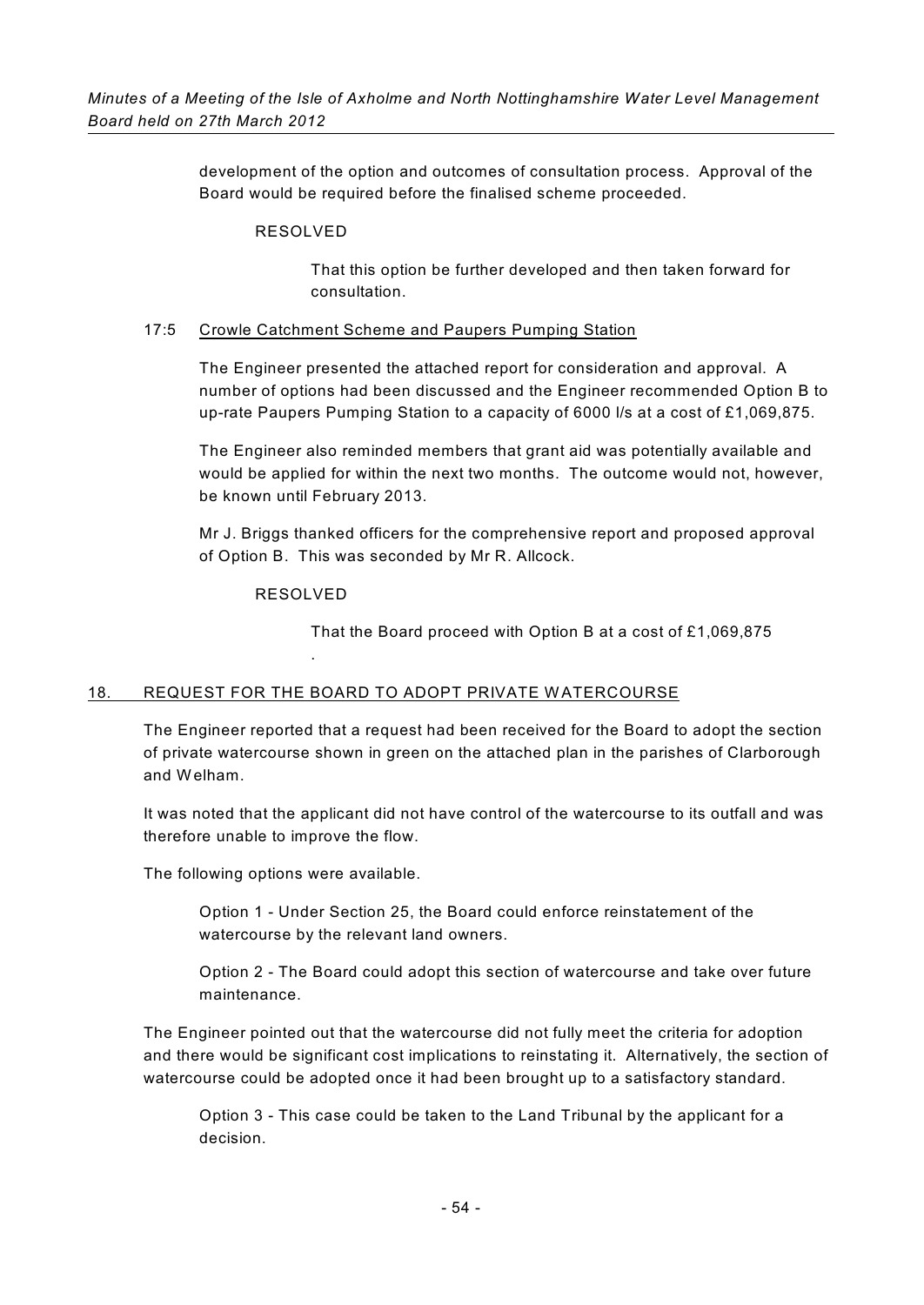Mr G.R.J. Bramhill proposed that the Board should not adopt this section of watercourse and that the applicant be advised of the courses of action available including a local partnership approach to improvements and failing this, to take this case to the Land Tribunal. This was seconded by Mr R. Allcock.

## RESOLVED

That this section of watercourse should not be adopted by the Board and the landowner be advised of the courses of action available to him.

#### 19. ENVIRONMENTAL REPORT

#### 19:1 Pollution Incident West Butterwick

A pollution incident affecting a Board maintained watercourse at West Butterwick was reported to the Environment Agency (EA) on Sunday, 29th January 2012 by a member of the public. The EA visited the site and determined that no response from the Board was necessary. It was likely that pollution had been in the system for some time before the report was received.

The Board's officers were not alerted to the incident until late in the investigations and were therefore unable to offer advice on how it could be contained. During discussions it became apparent that the EA staff did not have up to date contact information for the Board's staff. This was addressed and the EA local staff were provided with plans showing all of the Lower Trent IDBs' areas and contact details which would be included in the EA "standby pack".

#### RECEIVED

#### 19:2 Nature Improvement Areas - Humberhead Levels Partnership

The Humberhead Levels Partnership had been selected as one of only 12 Nature Improvement Areas. DEFRA would provide funding of £587,295 over three years to support the partnership's work to deliver environmental improvements.

#### 19:3 Catchment Restoration Fund - Idle and Ryton Restoration Project

The Engineer reported that the Catchment Restoration Fund was a DEFRA initiative only available to charities, which made £28 million available over the next three years for projects that:

- (a) restore more natural features in and around waters;
- (b) reduce the impact of man-made structures on wildlife in waters; or
- (c) reduce the impact of small, spread-out (diffuse) sources of pollution that arise from rural and urban land use.

The Board was advised that Nottingham Wildlife Trust submitted an expression of interest for a possible project along the Rivers Idle and Ryton. The project would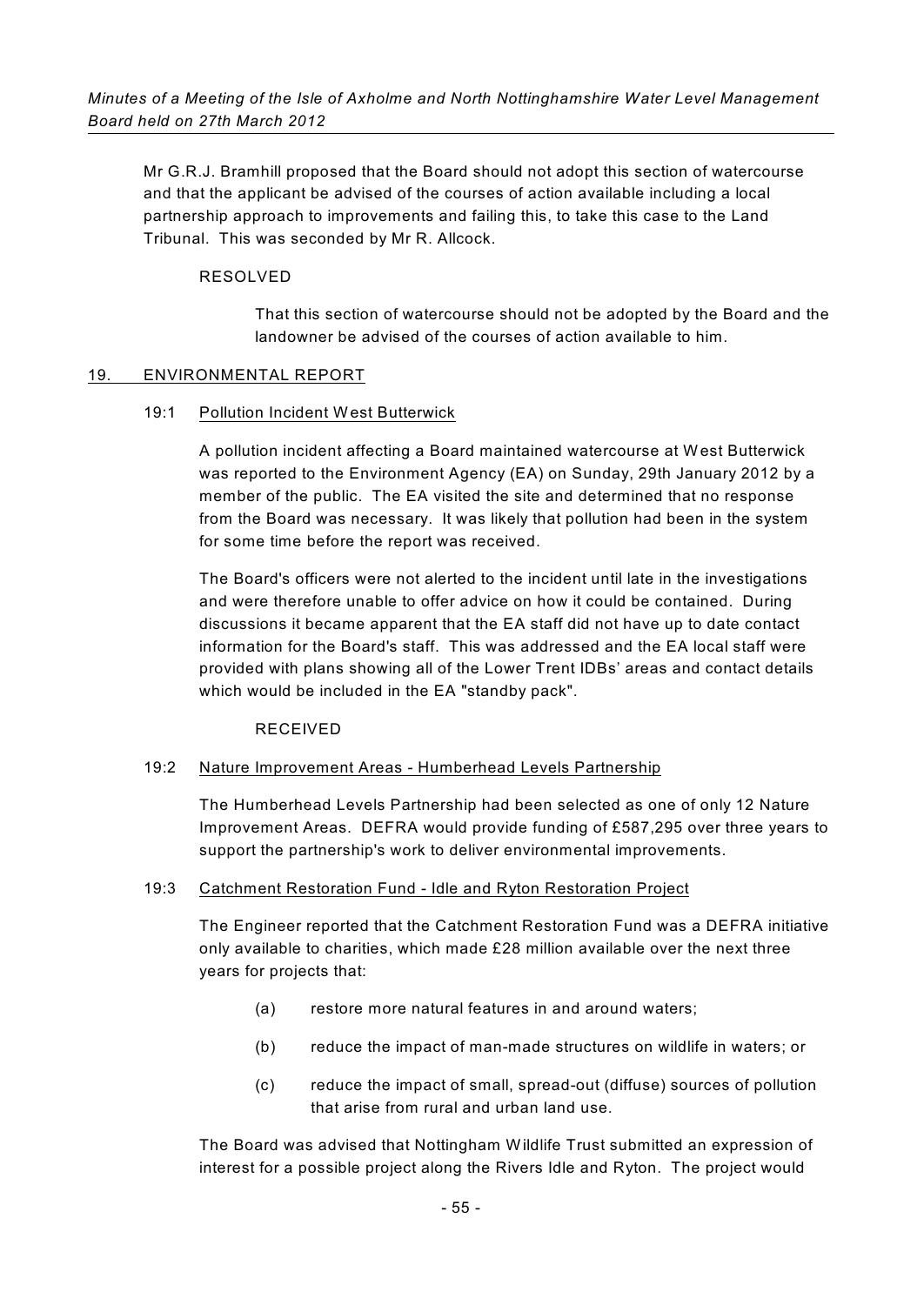attempt to address water quality problems, conservation of species and habitats, floodplain reconnection and sustainable floodwater storage; issues that had been identified in the Isle of Axholme Flood Risk Management Strategy. As an operating authority active in the Rivers Idle and Ryton catchment area, the Board was identified as a key stakeholder.

## RECEIVED

## 19:4 Strategy for Compliance with "The Eels (England and Wales) Regulations 2009"

The Engineer reported that the Eels (England and Wales) Regulations 2009 had come into force on 15th January 2010 and included two measures that would directly affect the Board's operational activities.

Firstly, in relation to the passage for Eels, it was a requirement of the Act that suitable passes for Eels be installed during the construction or alteration of an obstruction such as a sluice or pumping station. Support for financing these types of measures had, to date, been provided by Flood Defence Grant in Aid.

Secondly, screening to prevent Eel mortality would be required after 1st January 2015 for all abstractions that exceeded 20m3 per day; this would include all the Board's Pumping Stations. The Engineer stated that physical screens with openings small enough to exclude Eels were incompatible with the conveyance of water and behavioural screens with strobe lights and/or acoustic measures were a possible alternative.

The Engineer estimated that the cost implication would initially be £1.5 million across the Board's area and this would not be achievable by 2015. To demonstrate compliance with the statute, the Engineer recommended that an extended time be sought so that this statute could be incorporated into planned future pumping station refurbishments therefore delaying expenditure beyond 2015. It was further recommended that a formal strategy be produced to take this exemption request forward. This was proposed by Mr R. H. Brown and seconded by Mr J. Briggs.

## RESOLVED

That Officers prepare a DRAFT Strategy for Compliance with the Eel Regulations. That an extended period be sought to enable the requirements of this statute to be incorporated into planned future pumping station refurbishments.

## 20. HEALTH AND SAFETY

There were no matters to report.

# 21. RIVER TRENT CATCHMENT FLOOD MANAGEMENT PLAN AND ISLE OF AXHOLME **STRATEGY**

## 21:1 Review Group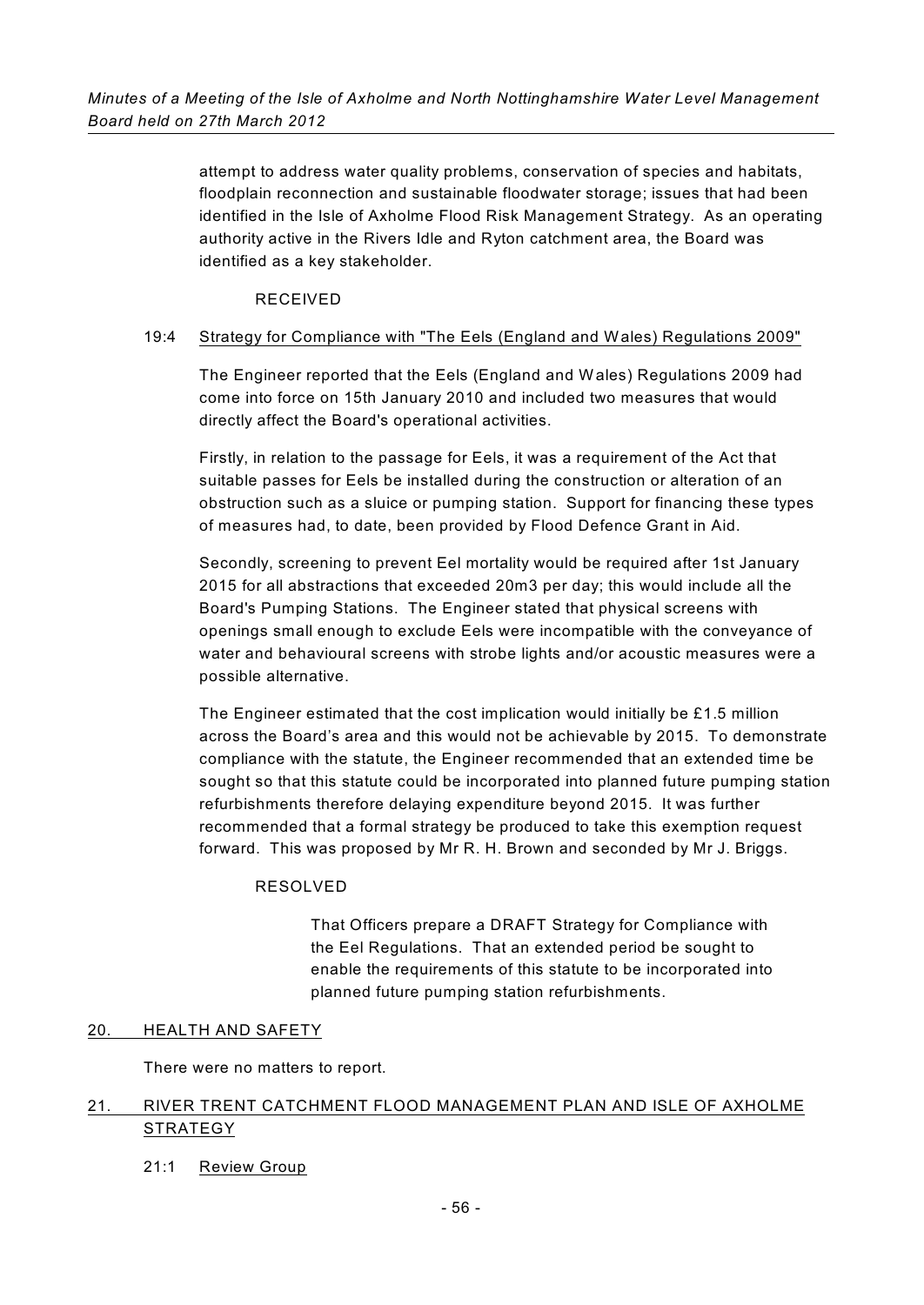The Chairman discussed his attendance at the recent meeting of Environment Agency/DEFRA Large Projects Review Group where the 1 in 75 year strategy had been discussed. North Lincolnshire Council had offered to put in extra money to bring it up to a 1 in 100 year strategy. The Chairman discussed the Board's liaison with the Environment Agency and the Local Authority in the area and requested that the Board provide a formal statement of support for the Strategy. Mr J. Briggs suggested that a copy of this letter should also be sent to the local MP to also follow up on the Board's behalf.

Mr J. Coggon thanked the Chairman for putting the Board's views across at the meeting, stating that local knowledge was invaluable. Mr R. Allcock added that North Lincolnshire Council had sent a letter of support for the 1 in 100 year Strategy based on the commitment of the Environment Agency to maintain tidal defences etc.

## RESOLVED

That a letter of support for the 1 in 100 year Strategy be sent to the Environment Agency from the Board, a copy to be forwarded to the local M.P.

# 21:2 Future Maintenance of Warping Drain, Owston Ferry

The Chief Executive reported that a DRAFT agreement had recently been received from the Environment Agency (EA) Midlands Region for the Board to carry out maintenance on the Warping Drain at Owston Ferry during the financial year 2012/13. The Agreement was such that the Board would be reimbursed for the cost of the works which would be undertaken to the EA's specification.

The Chief Executive stated that an expression of interest had also been submitted to undertake more extensive maintenance work on behalf of the EA. The outcome was not likely to be known until later in the year.

## RESOLVED

That the Board pursue the Partnership Working arrangement.

# 22. DROUGHT

The Engineer reported that successive months of low rainfall over the last 18 months had led to a situation where drought conditions had been declared by the Environment Agency. The Board's Officers and Operational Staff had met to discuss the implications of the drought on water level management within the Board's area. The Chief Executive explained that the Lindsey Marsh Drainage Board was conducting a 12 month study looking at the reduction of energy consumption and monitoring water levels. The Chairman pointed out that the Board must now consider water level management as well as pumping and land drainage and the new telemetry system would provide better indications of the water levels. Board members discussed the need to have more water storage facilities.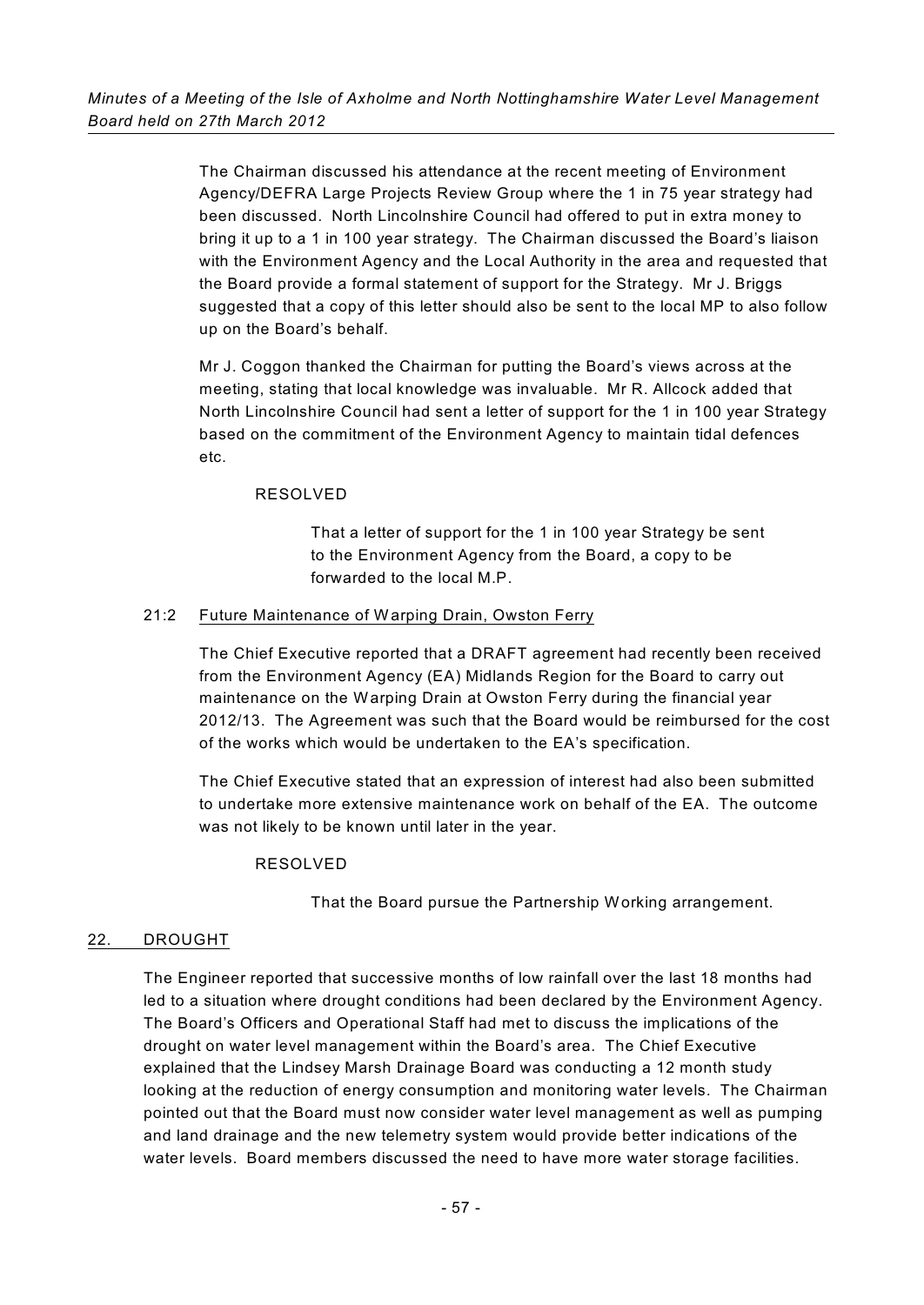The Works Supervisor stated that the widened Eastoft Boundary Drain would provide additional storage and that all the pumps were set at Summer levels or as high as safe operations would permit.

## RESOLVED

That a meeting on drought conditions be arranged.

# *Mr G.R.J. Bramhill left the meeting*

# 23. RISK REGISTER

The Chief Executive reported that this would be considered by the Finance Committee and the Plant and Compensation Committee and recommendations would be brought back for approval at the next Board meeting.

# RECEIVED

# 24. ADA Trent Branch Conference

The Chairman announced the date of the Association of Drainage Authorities Trent Branch Annual Conference in Peterborough as  $15<sup>th</sup>$  June 2012 and would include a trip to St. Germans Pumping Station. The cost would be £40 per delegate.

The following members expressed their interest in attending: Messrs M. Harris (Chairman), R. Adam (Vice-Chairman), K. Durdy, R. Allcock and J. Coggon.

## RESOLVED

That the above members attend the Conference on 15th June.

# 25. EXTENDED AREA

The Engineer reported that the Board had been approached by North Lincolnshire Council for support with the newly introduced land drainage powers given to Lead Local Flood Authorities from 6<sup>th</sup> April 2012. North Lincolnshire Council requested that the Board provide technical support to deliver Section 23 consents. Mr D. Harrison pointed out that this may be no more than perhaps six cases per year and all costs would be reimbursed by North Lincolnshire Council. Mr R. Adam enquired whether Nottinghamshire Council had made a similar request and the Engineer advised that Nottinghamshire Council had not yet made a decision on how this would be implemented.

# RESOLVED

That the Board provide technical support to North Lincolnshire Council for Section 23 consents, the cost of which would be reimbursed by the Council.